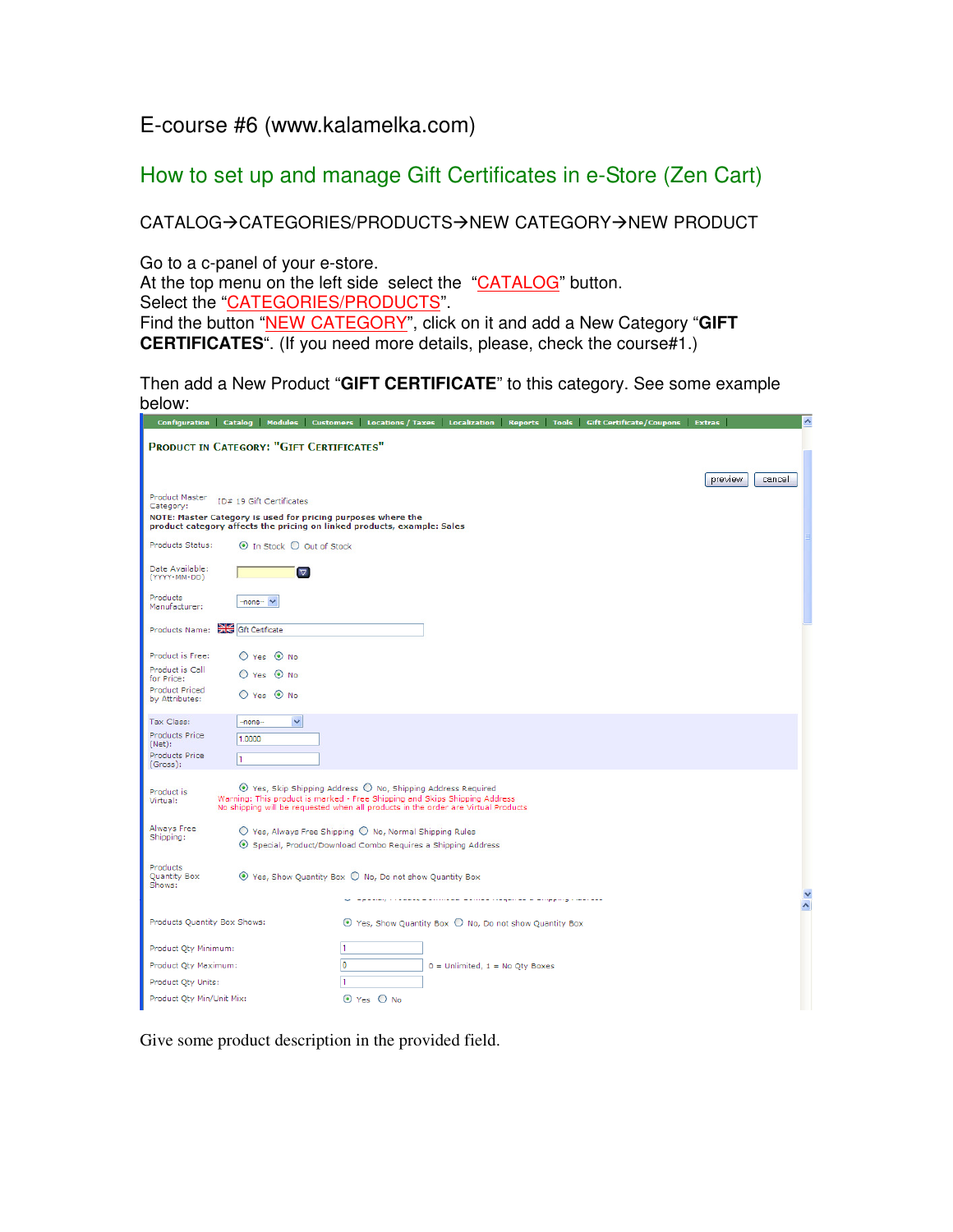|                                                          | $\hat{\phantom{a}}$                                                                                                                                               |
|----------------------------------------------------------|-------------------------------------------------------------------------------------------------------------------------------------------------------------------|
|                                                          |                                                                                                                                                                   |
| Products Quantity:                                       | 1000                                                                                                                                                              |
| Products Model:                                          | GIFT00001                                                                                                                                                         |
| Products Image:                                          | Upload to directory: Main Directory<br>Browse<br>Image Name: NONE<br>Delete Image? NOTE: Removes Image from Product, Image is NOT removed from server: ⊙ No ○ Yes |
| Overwrite Existing Image on Server? ○ No ⊙ Yes           |                                                                                                                                                                   |
| Or, select an existing image file from server, filename: |                                                                                                                                                                   |
| Products URL:<br>꾉<br>(without http://)                  |                                                                                                                                                                   |
| Products Shipping Weight:                                | d                                                                                                                                                                 |
| Sort Order:                                              | o                                                                                                                                                                 |
|                                                          | preview<br>cancel                                                                                                                                                 |

### **Take an account few very important things:**

**Line "Product Priced by Attributes"** has two choices: "Yes" and "No".

If you have chosen "Yes", then you have to set up the different prices for your gift certificates; for example: 1\$, 5\$, 10\$ and etc. in the Attributes Section.

If you have chosen "No", then you have to set up only one price; for example 1\$. Your customer can purchase the gift certificate for any amount of money simply filling up the quantity box with the certain number. For example to purchase a Gift Certificate for 5\$ the customer will type 5 in the quantity box.

**Line "Always Free Shipping" -** check mark the "Special product…." It means, shipping does not have a shipping charge, but do require a shipping address.

Line "Product Quantity", we would suggest you to add there large number, then you could track number sold. If you are finding, that you can't add a Gift Certificate to your cart, try add a quantity to this box.

**Line "Products Models"** - The model **MUST** begin all capitals GIFT and has 5 numbers or letters. In our example it is "**GIFT00001**".

Preview and save it. See picture below: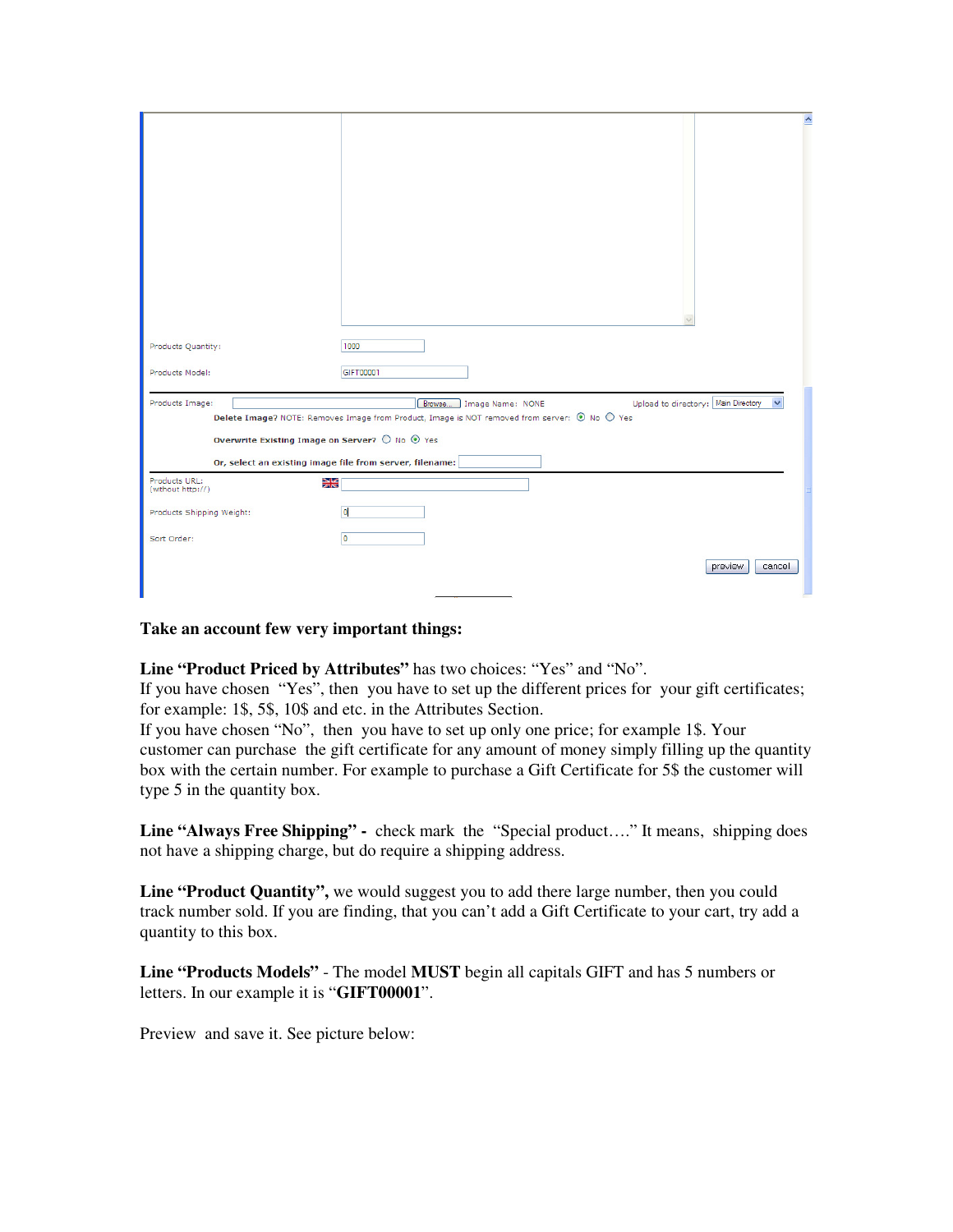| <b>Configuration</b>         | <b>Catalog</b>                                   |             |                       | Modules Customers Locations/Taxes Localization Reports Tools Gift Certificate/Coupons Extras |                           |                                   |               |                          |                                      |
|------------------------------|--------------------------------------------------|-------------|-----------------------|----------------------------------------------------------------------------------------------|---------------------------|-----------------------------------|---------------|--------------------------|--------------------------------------|
| LEGEND:                      | <b>Status OFF</b>                                | Status ON   | <b>Linked Product</b> | Meta Tags Defined:<br><b>Yes No</b><br>$\odot$                                               |                           |                                   |               |                          |                                      |
|                              |                                                  |             |                       |                                                                                              |                           |                                   |               |                          | Text Editor   Plain Text V           |
|                              |                                                  |             |                       |                                                                                              |                           | Categories/Product Display Order: |               |                          | Products Sort Order, Products Name V |
|                              |                                                  |             |                       |                                                                                              |                           |                                   |               | Search:                  |                                      |
|                              | <b>CATEGORIES / PRODUCTS - GIFT CERTIFICATES</b> |             |                       |                                                                                              |                           |                                   | х<br>Go To:   | <b>Gift Certificates</b> |                                      |
| ID                           | <b>Categories / Products</b>                     |             | Model                 |                                                                                              | <b>Price/Special/Sale</b> | <b>Quantity</b>                   | <b>Status</b> | Sort                     | <b>Action</b>                        |
| 32                           | Gift Certificate                                 |             | GIFT00001             |                                                                                              |                           | \$1.00                            | $996$ $\Box$  | $\circ$                  | 880000A                              |
| Categories: 0<br>Products: 1 | back                                             | new product | Product - General     | $\overline{\mathbf{v}}$                                                                      |                           |                                   |               |                          |                                      |
|                              |                                                  |             |                       | Displaying 1 to 1 (of 1 products)<br>Page 1 of 1                                             |                           |                                   |               |                          |                                      |
|                              |                                                  |             |                       |                                                                                              |                           |                                   |               |                          |                                      |
| Summary:                     |                                                  |             |                       |                                                                                              |                           |                                   |               |                          |                                      |

Step1. OPEN CATALOG Step2. SELECT CATEGORIES/PRODUCTS Step3. ADD NEW CATEGORY Step4. ADD NEW PRODUCT

### **HOW CAN YOU MANAGE THE GIFT CERTIFICATES IN YOUR E-STORE**

## **1. HOW TO RELEASE FUNDS FOR GIFT CERTIFICATES**

After your customer purchased a gift certificate you have to approve it manually, to release funds.

Go to the c-panel of your e-store and find "GIFT CERTIFICATES/ COUPONS" on the right side of the top menu:

|                                                            | Mon, 28 Jun 2010 11:00:56 -0700GMT [24.67.179.25 ] |                                                                                                                    |                | Admin Home   Online Catalog   Support Site   Version   Logoff |                                |  |  |  |
|------------------------------------------------------------|----------------------------------------------------|--------------------------------------------------------------------------------------------------------------------|----------------|---------------------------------------------------------------|--------------------------------|--|--|--|
|                                                            |                                                    | Configuration Catalog Modules Customers Locations/Taxes Localization Reports Tools Gift Certificate/Coupons Extras |                |                                                               |                                |  |  |  |
|                                                            |                                                    |                                                                                                                    |                | Coupon Admin                                                  |                                |  |  |  |
|                                                            | <b>GIFT CERTIFICATE RELEASE QUEUE</b>              |                                                                                                                    |                | <b>Gift Certificates Queue</b>                                |                                |  |  |  |
|                                                            |                                                    |                                                                                                                    |                | Mail Gift Certificate                                         |                                |  |  |  |
| <b>Customers</b><br>Displaying 0 to 0 (of 0 gift vouchers) | Order-No.                                          | <b>Gift Certificate Value</b>                                                                                      | Date Purchased | Gift Certificates sent<br>Page 0 or 0                         | wo oift Certificate to release |  |  |  |
|                                                            |                                                    |                                                                                                                    |                |                                                               |                                |  |  |  |
|                                                            |                                                    |                                                                                                                    |                |                                                               |                                |  |  |  |
| $7200$ COM                                                 |                                                    |                                                                                                                    |                |                                                               |                                |  |  |  |

Choose the "Gift Certificate Queue" and you will see the table with Customers Names, Orders Numbers, Date Purchased and a button "Release Gift Certificate" on the left side ; press that button to approve this Gift Certificate. After that, your customer can purchase products in your store by himself , using this Gift Certificate, or can mail it to the friend and let him to make a purchase.

## **2. HOW TO CREATE AND MAIL A GIFT CERTIFICATE TO YOUR CUSTOMER**

Go to the c-panel of your e-store and find "GIFT CERTIFICATES/ COUPONS" on the right side of the top menu, choose "Mail Gift Certificates". See some example below: